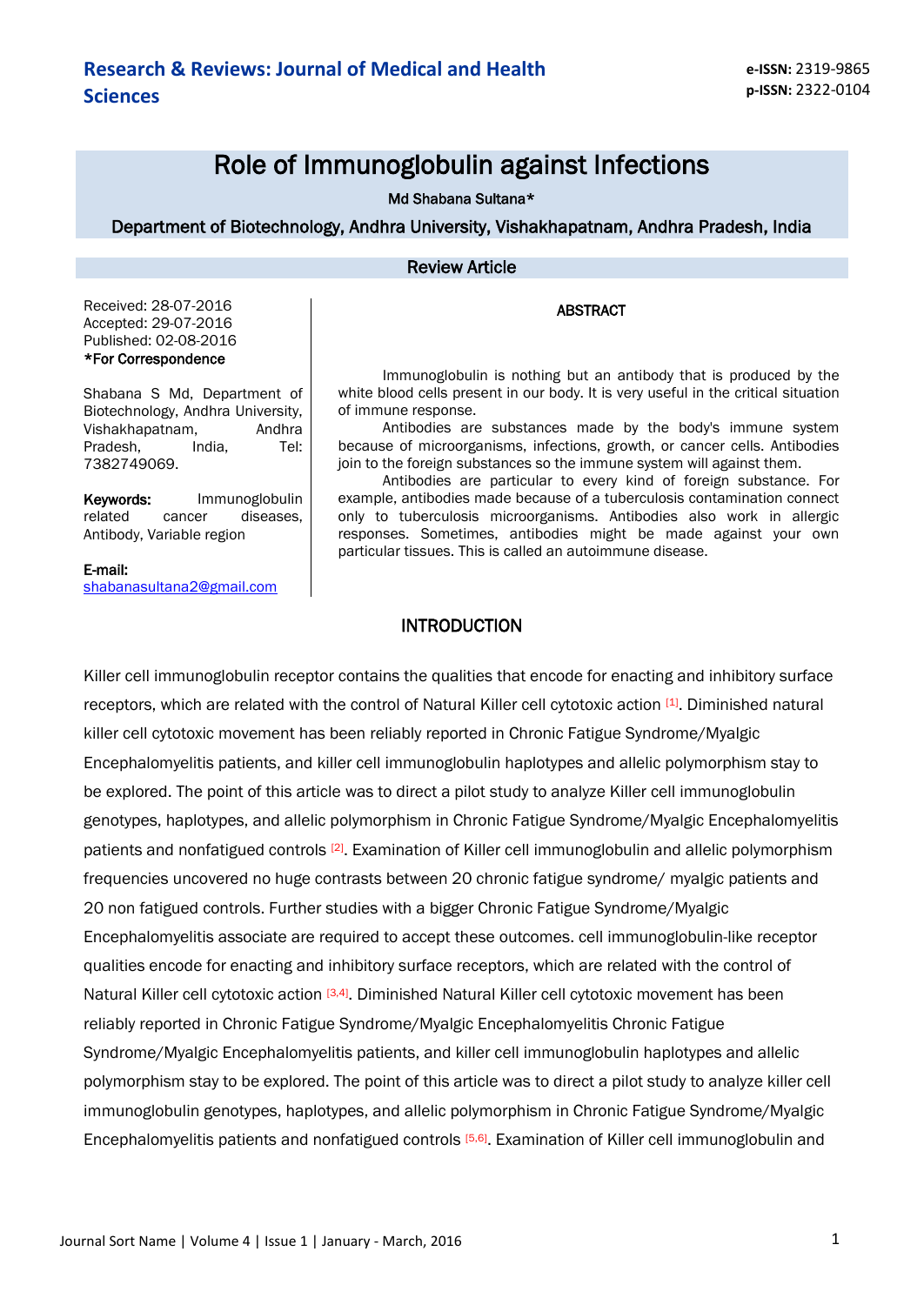allelic polymorphism frequencies uncovered no huge contrasts between 20 Chronic Fatigue Syndrome/Myalgic Encephalomyelitis patients and 20 nonfatigued controls.

Prostate cancer is the second most basic type of tumor in men around the world. Biomarkers have developed as fundamental devices for treatment and appraisal since the variability of disease conduct, the expense and diversity qualities of medications, and the related impairment of personal satisfaction have offered ascend to a requirement for a customized approach  $[7,8]$ . High-throughput innovation stages in proteomics and genomics have quickened the advancement of biomarkers [9]. Moreover, late achievements of a few new operators in Prostate cancer, including immunotherapy, have fortified the quest for indicators of reaction and resistance and have enhanced the comprehension of the organic systems at work <sup>[10,11]</sup>. This survey gives a diagram of right now settled biomarkers in Prostate cancer, and also a determination of the most encouraging biomarkers inside these specific fields of advancement<sup>[12,13]</sup>

Immune system regulations usually reveal synergistic modulation with other cancer mechanisms and in combination provide insights on possible advances in cancer immunotherapies. Network inference is a powerful approach to decipher pan-cancer systems dynamics [14,15]. The methodology proposed in this study elucidates the impacts of epigenetic treatment on the drivers of complex pan-cancer regulation circuits involving cell lines of five cancer types. These patterns were observed from differential gene expression measurements following demethylation with 5-azacytidine [16,17]. Networks were built to establish associations of phenotypes at molecular level with cancer hallmarks through both transcriptional and post-transcriptional regulation mechanisms [18-20]. The most prominent feature that emerges from our integrative network maps, linking pathway landscapes to disease and drug-target associations, refers primarily to a mosaic of immune-system crosslinked influences. Therefore, characteristics initially evidenced in single cancer maps become motifs well summarized by network cores and fingerprints [21,22].

Immune system controls for the most part uncover synergistic adjustment with other disease instruments and in mix give bits of knowledge on conceivable advances in growth immunotherapies [23,24]. The approach proposed in this study explains the effects of epigenetic treatment on the drivers of complex skillet disease direction circuits including cell lines of five growth sorts [25-27]. These examples were seen from differential quality expression estimations taking after demethylation with 5-azacytidine. Systems were worked to set up relationship of phenotypes at atomic level with growth trademarks through both transcriptional and post-transcriptional direction instruments [28-30]. The most unmistakable element that rises up out of our integrative system maps, connecting pathway scenes to ailment and medication target affiliations, alludes principally to a mosaic of resistant framework cross-linked impacts. In this way, qualities at first confirm in single tumor maps get to be themes very much condensed by system centres and fingerprints [31,32].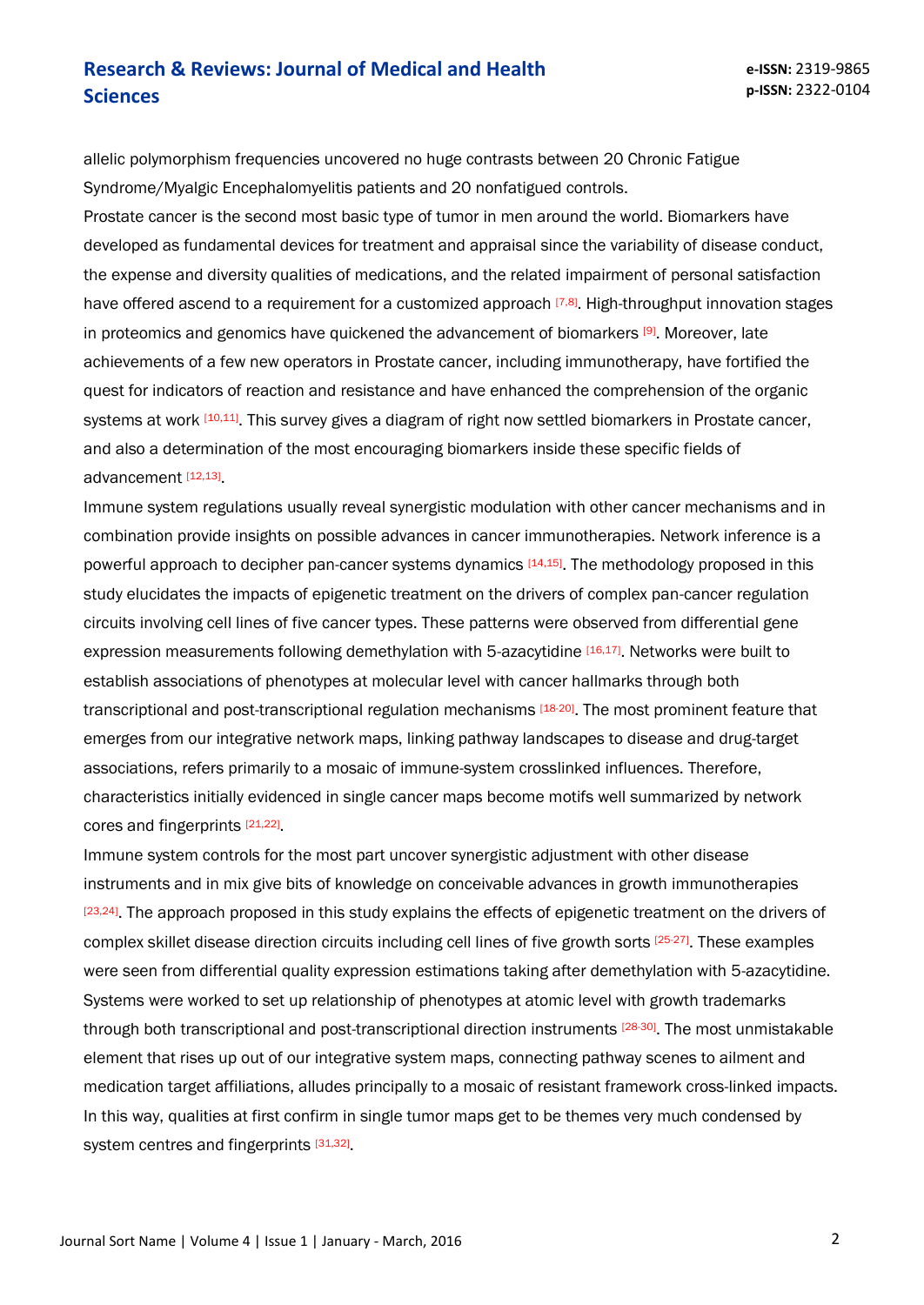Triple negative breast cancer is an exceedingly heterogeneous tumor. There is expanding confirmation of the part of tumor lymphocytic insusceptible invades in this subtype of bosom disease [33-35]. Hearty levels of tumor invading lymphocytes have been connected with enhanced illness free and general survival rates in triple negative breast cancer patients with and with no treatment [36,37]. Late endeavors have been made to build up an institutionalized approach for assessing tumor lymphocytes [38]. The nearness of TILs in the bosom tumor microenvironment can likewise foresee reactions to neoadjuvant as well as to adjuvant chemotherapy medications [39,40]. High quantities of tumor invading lymphocytes connect with expanded neurotic complete reactions in triple negative breast cancer [41,42]. Tumor invading lymphocytes are prognostic and prescient of reaction to standard treatments [43]; hence, the insusceptible framework seems to assume a dynamic part in a subgroup of bosom disease [44,45]. There is an expanding enthusiasm for specifically focusing on the insusceptible framework as a major aspect of bosom disease treatment, mostly in patients with triple negative breast cancer [46,47]. New insusceptible modulatory specialists, including safe checkpoints inhibitors, have indicated promising action in a subgroup of metastatic triple negative breast cancer [48-50]. The modified cell passing protein inhibitor pembrolizumab, and the inhibitor atezolizumab have indicated promising results in clinical trials.

#### **REFERENCES**

- 1. Malemud CJ, et al. Matrix metalloproteinase-9 production by immortalized human chondrocyte lines. J Clin Cell Immunol. 2016;7:422.
- 2. Lopes DN, et al. Multi insulin sensitization with tolerante to new therapeutic option: degludec. J Diabetes Metab. 2016;7:668.
- 3. Jena PK, et al. Influence of gut microbiota on inflammation and pathogenesis of sugar rich diet induced diabetes. Immunome Res. 2016;12:109.
- 4. Caprio MG, et al. Vascular disease in patients with multiple sclerosis: a review. J Vasc Med Surg. 2016;4:259.
- 5. Rance E, et al. A method for in situ localization of single-strand and double-strand rna elements contained in the hepatitis c virus genome 3'-untranslated region. Adv Tech Biol Med. 2016;4:171.
- 6. Behice K. Antiviral treatment of flu: is a vicious circle? health care: Current Reviews. 2016;4:158.
- 7. Luisa WM, et al. Culture-independent analysis of bacterial diversity during bioremediation of soil contaminated with a diesel-biodiesel blend (b10)s. J Bioremed Biodeg. 2015;6:318.
- 8. Priyanka MJ and Nilima AK. Innovative approach for classification of traditional system of medicine. Nat Prod Chem Res. 2015;3:191.
- 9. Kandaswamy R. Autism: new understanding of the symptoms through discoveries made in psychoneuroimmunology. Autism Open Access. 2015;5:e134.
- 10. Niederkorn JY. Immunology of corneal allografts: insights from animal models. J Clin Exp Ophthalmol. 2015;6:429.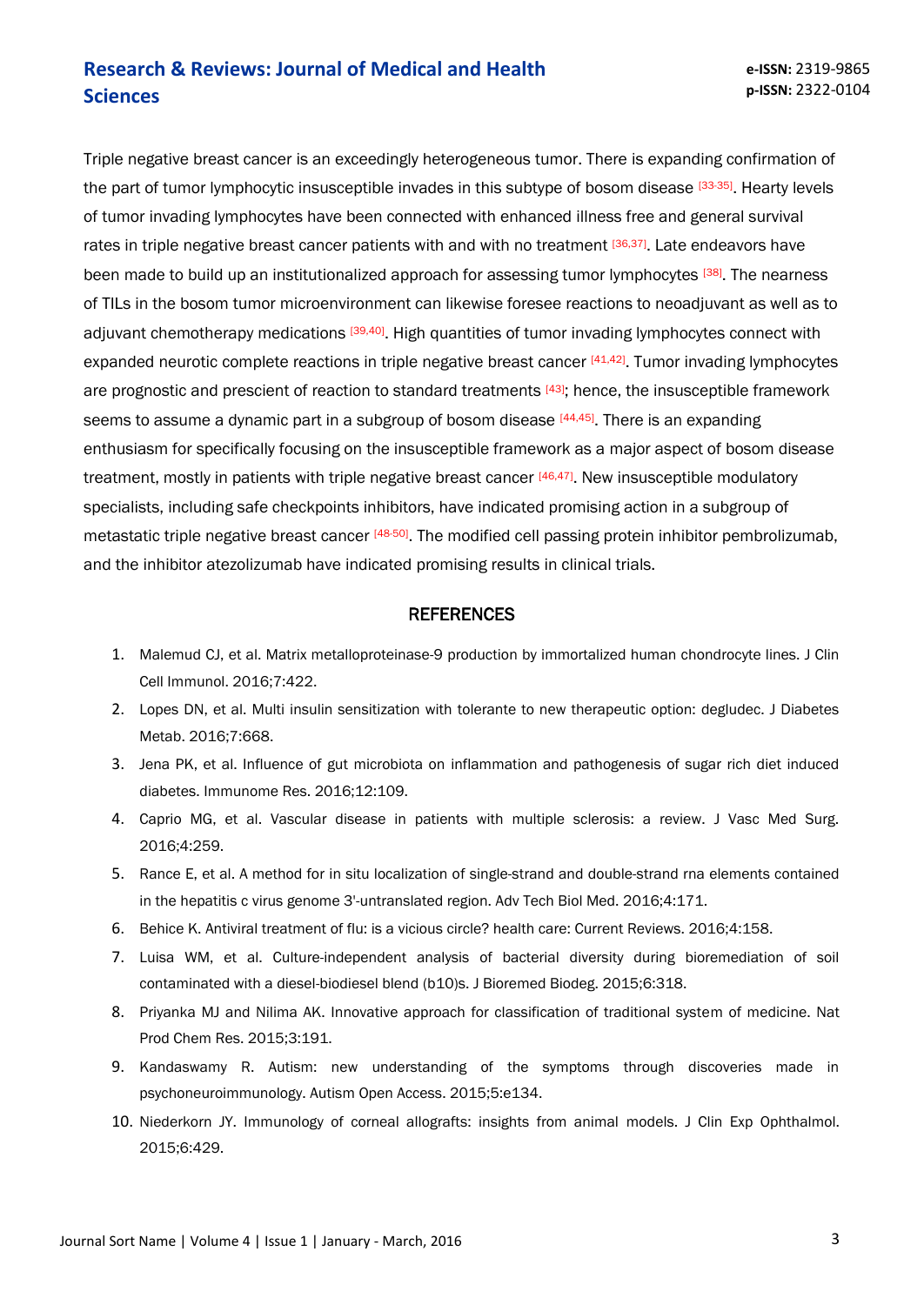- 11. Patella V, et al. A cough of unknown origin: an often serious, unmet clinical problem. J Allergy Ther. 2015;6:210.
- 12. Tröger V, et al. Isothermal amplification and quantification of nucleic acids and its use in microsystems. J Nanomed Nanotechnol. 2015;6: 282.
- 13. Tecu C and Ungureanu V. Is it possible that an acute demyelinating encephalitis at an adult 38 years old to be caused by adenovirus?. J Med MicrobDiagn. 2015;4:180.
- 14. Djibril MA, et al. Profile of people living with hiv in intensive medical care in togo: epidemiological and evolutionary aspects. J Hematol Thrombo Dis. 2015;3:201.
- 15. Vita R. The much overlooked "materials and methods". Immunome Res. 2015;5:e004.
- 16. McCullough KC, et al. Dendritic cell targets for self-replicating rna vaccines. J Blood Lymph. 2015;5:132.
- 17. Lee G. Cancerous immunoglobulins in cancer immunology. J Clin Cell Immunol. 2014;5:279.
- 18. Saida B, et al. Haplotypes of polymorphic antigen processing genes for low molecular mass polypeptides (lmp2 and lmp7) are strongly associated with type 1 diabetes in north india. J Diabetes Metab. 2014;5:451.
- 19. Cui Hua Liu. M. tuberculosis and macrophages: co-existence and co-evolution. J Pulm Respir Med; 2014;4:e133.
- 20. Lee G, et al. Potential roles of cancerous immunoglobulins in the immunology of cancer cells. J Clin Cell Immunol. 2014;5:200.
- 21. Chawla PC and Chawla A. The promise of oncoimmunology: integrating immunotherapy with conventional cancer treatments. J Integr Oncol. 2014;3:124.
- 22. Ohhashi T and Kawai Y. New lymphology combined with lymphatic physiology, innate immunology, and oncology. J Blood Lymph. 2014;4:126.
- 23. Yu X, et al. Successful treatment of severe psoriatic arthritis and psoriasis with double filtration plasmapheresis. J Clin Cell Immunol. 2014;5:222.
- 24. Pawlak-Adamska E, et al. Tagging snps in the excision repair cross-complementing group 4 (ercc4) gene increased risk of cervical squamous cell carcinoma (cscc) and modulate the disease outcome. J Carcinog Mutagen. 2014;5:172.
- 25. Shrestha BM. Immunology for renal transplantation: a review. J Transplant Technol Res. 2014;4:130.
- 26. Clark CS. Stress, Psychoneuroimmunology and self-care: what every nurse needs to know. J Nurs Care. 2014;3:146.
- 27. Thabet Y, et al. Systemic Lupus erythematosus in children: a study about 37 Tunisian cases. J Clin Cell Immunol. 2014;5:192.
- 28. Kwong KYC, et al. Variability in measurement of allergen skin testing results among allergy-immunology specialists. J Allergy Ther. 2014;5:160.
- 29. Yousef EM, et al. Deregulated expression of anxa1 in human high-grade breast cancers. J Mol Biomark Diagn. 2013;4:155.
- 30. Sakhno LV, et al. Low antigen-specific t-cell response in pulmonary tuberculosis is associated with impaired phenotype and functions of interferon-a induced dendritic cells. J Clin Cell Immunol. 2013;4:169.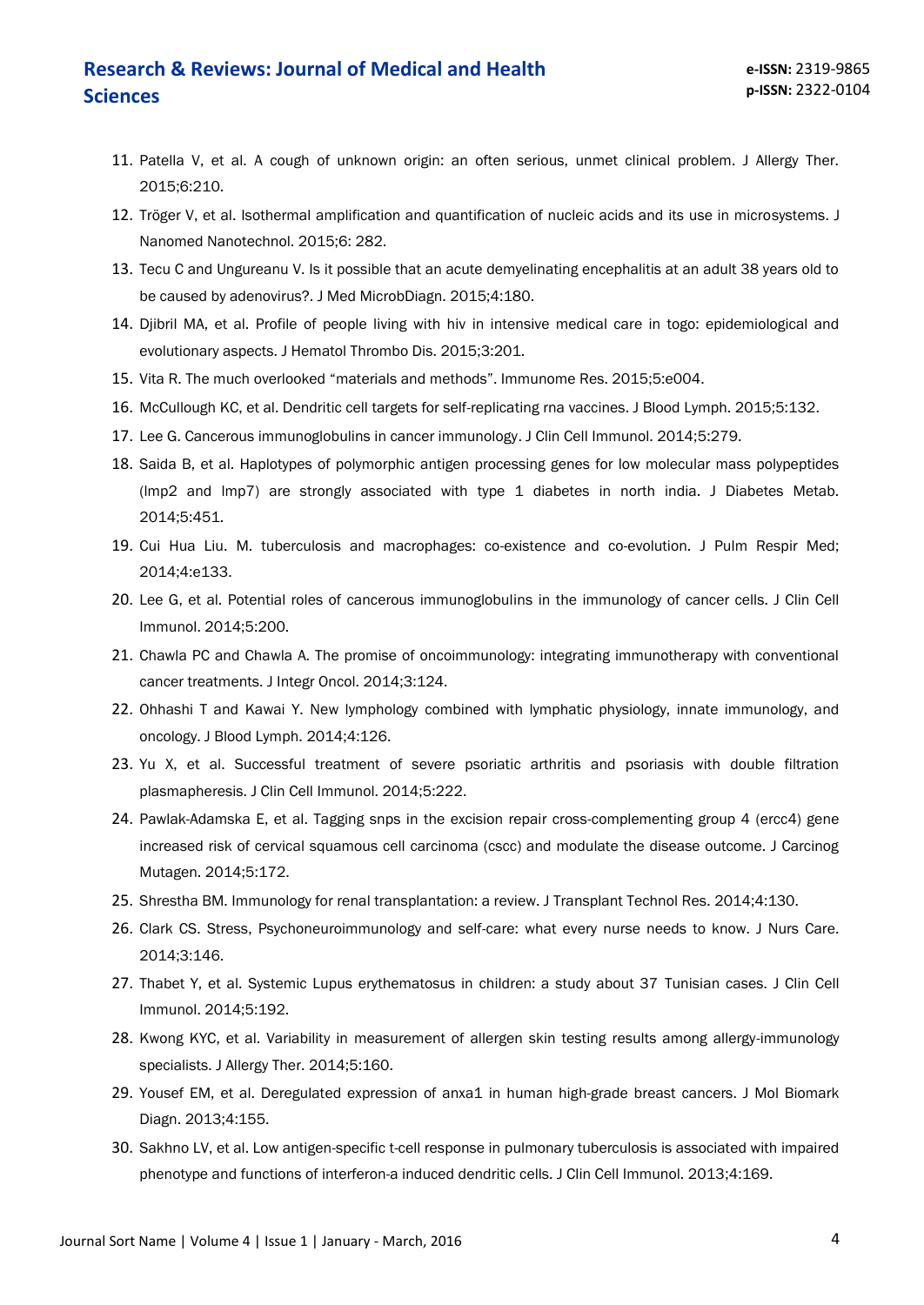- 31. Regasa B. Drug resistance patterns of bacterial pathogens from adult patients with pneumonia in arba minch hospital, south Ethiopia. J Med Microb Diagn. 2014;3:151.
- 32. Oninla OA, et al. Superficial fungi skin infections: the bane of dermatoses in Nigeria. J Med Microb Diagn. 2014;3:152.
- 33. Therese KL. A pilot study on the detection of multidrug resistant tuberculosis in hospital based population of chennai, India. J Med Microb Diagn. 2014;3:153.
- 34. Isaiah IN. Immunoinflammation and elevated serum procalcitonin in patients with resistant strain mycobacterium tuberculosis in Benin Metropolis. J Med Microb Diagn. 2014;3:154.
- 35. Isaiah IN and Ibhoje UU. Aflatoxin, G1, G2 and M1 prenatal exposure and its sero-dynamics amongst pregnant mothers in Adamawa state, North East of Nigeria. J Med Microb Diagn. 2014;3:155.
- 36. Jiang S. Immunity against fungal infections. Immunol Immunogenet Insights. 2016;8:3-6.
- 37. Huth TK, et al. Killer cell immunoglobulin-like receptor genotype and haplotype investigation of natural killer cells from an australian population of chronic fatigue syndrome/myalgic encephalomyelitis patients. Gene Regul Syst Bio 2016;10:43-49.
- 38. Choquet S. Classification and treatment of posttransplant lymphoproliferative disorders. Lymphoma and Chronic Lymphocytic Leukemias. 2016;6:13-19.
- 39. Chomlak RD, et al. Case Study: Giant cell arteritis with vertebral artery stenosis. Clin Med Insights Arthritis Musculoskelet Disord. 2016;9:103-107.
- 40. Fragkou P, et al. A case of organizing pneumonia (op) associated with pembrolizumab. Drug Target Insights. 2016;10:9-12.
- 41. Rayes H Al, et al. Apolipoprotein E gene polymorphisms in saudi patients with systemic lupus erythematosus. Clin Med Insights Arthritis Musculoskelet Disord. 2016;9:81-87.
- 42. Gaudreau PO, et al. The present and future of biomarkers in prostate cancer: proteomics, genomics, and immunology advancements. Cancer Biomark. 2016;2:15-33.
- 43. Tambunan USF, et al. Vaccine design for h5n1 based on b- and t-cell epitope predictions. Bioinformatics and Biology Insights. 2016;10:27-35.
- 44. Baroudi MEl. Immunomediated pan-cancer regulation networks are dominant fingerprints after treatment of cell lines with demethylation. Cancer Inform. 2016;15:45-64.
- 45. Reinwald M, et al. Risk of infectious complications in hemato-oncological patients treated with kinase inhibitors. Biomark Insights. 2015;3:55-68.
- 46. Packialakshmi B, et al. Proteomic changes in chicken plasma induced by salmonella typhimurium lipopolysaccharides. Proteomics Insights. 2016;7:1-9.
- 47. Bashiardes S, et al. Use of metatranscriptomics in microbiome research. Bioinform Biol Insights. 2016;10:19-25.
- 48. Teijido PG, et al. Tumor-infiltrating lymphocytes in triple negative breast cancer: the future of immune targeting. Clin Med Insights Oncol. 2016;1:31-39.
- 49. Elyamany G, et al. Hemophagocytic lymphohistiocytosis: single-center series of 12 cases from saudi arabia. Clin Med Insights Pediatr. 2016;10:21-26.